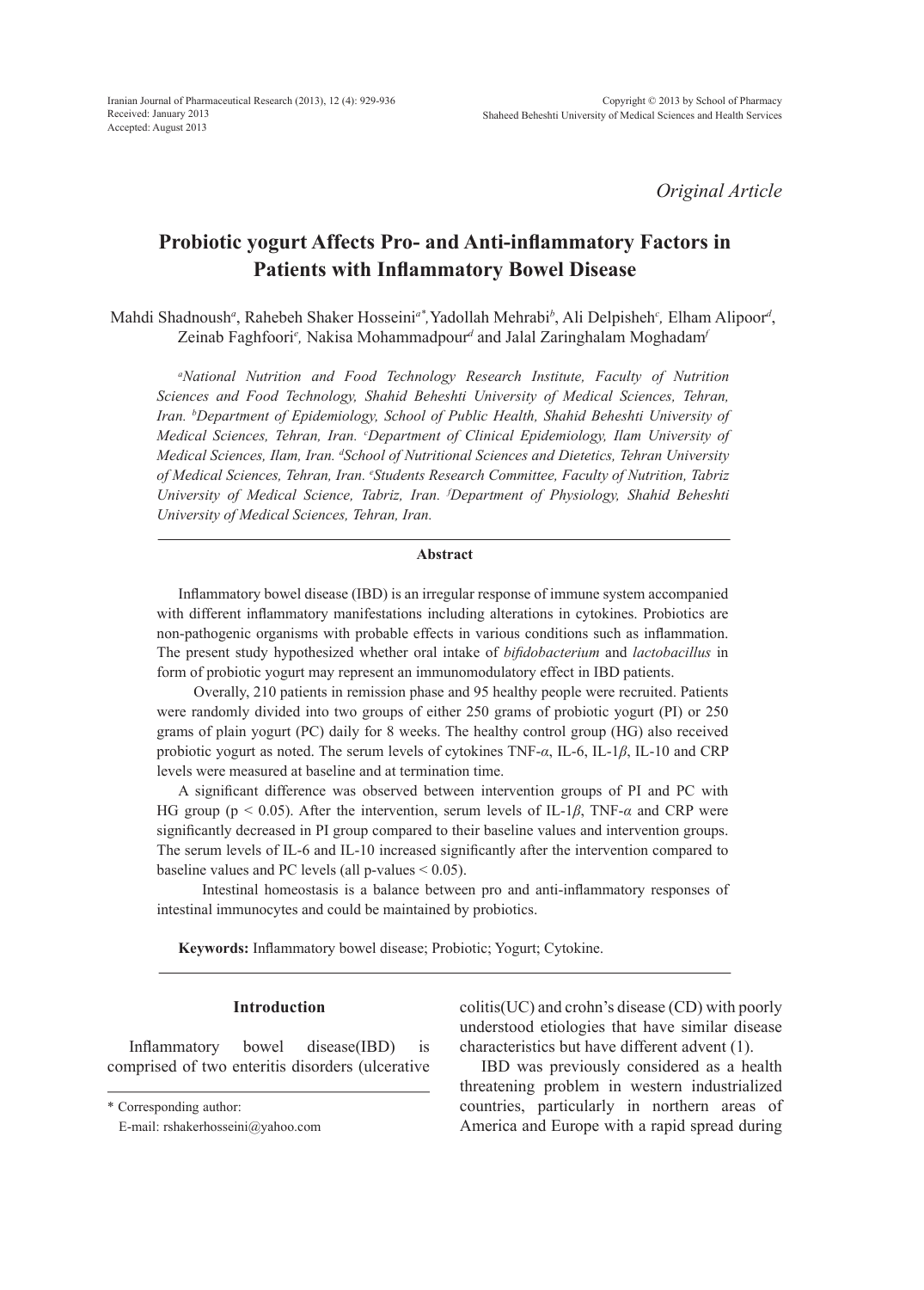the last decades worldwide (2, 3). In Iran, no real prevalence for IBD has been specified, but the existed data shows a growing trend in CD in particular (3, 4).

Both genetic and environmental factors are considered as potential risk factors for IBD, with no consensus about the priority of these factors. A pattern similar to diabetes has been suggested, which means that probably people who have genetic background and environmental exposures exacerbate disease progression (1, 5). According to a Japanese study, environmental factors are more imperative, as genetic background will not change notably whereas disease incidences are increased significantly (2).

Chronic inflammatory disease is an irregular response of immune system (6). The inability of attenuating inflammation in gut allows the irritating agents to stimulate immune system and cause inflammatory reactions that can result in further pathophysiological disorders. Accordingly, increased immune cells and enhanced production of pro-inflammatory Cytokines (CKs) including interleukin (IL)- 1, IL-6, IL-8, IL-12 and tumor necrosis-*α* (TNF-*α*) have been reported (6-9). Based on functions, Cytokines are classified into two categories; proinflammatory and antiinflammatory CKs. CKs carry signals between immune, epithelial and mesenchymal cells (10, 11). Assessment of inflamed gastrointestinal mucosa in IBD patients has shown an enhanced expression of these CKs which is resulting to diarrhea or constipation (11-13). Nowadays, medications that are using as therapeutic agents in IBD patients like corticosteroids, biological treatments such as anti-cytokine drugs, immune affecting drugs and others are effective in disease maintenance partially, and there is no definite treatment approach for IBD because of its diverse phenotypes (14, 15).

Probiotics are alive non-pathogenic organisms that have been identified since last century for their probable benefits (16), such as inflammatory and non-inflammatory conditions, allergies, arthritis, ectopic eczema, infections, the gastrointestinal epithelium health and *etc.* (16, 17). Meanwhile, attenuating lactose intolerance, improvement in lipid profile and cholesterol levels, improvement in nutritional values of food items and quality of digestion have also been considered (18). Both experimental and clinical studies have examined different strains of probiotic bacteria and reported different results about their efficacy (19). The *Bifidobacterium BB-12* and *Lactobacillus acidophilus La-5* as probiotics strains might have immunomodulatory effects  $(20)$ .

A definite etiology has not been set for IBD yet and the recognition of efficient treatment approaches is difficult (21). Due to increased incidence in Iran (4), serious complications and future disease burden are expected. The present study hypothesized whether oral intake of probiotics such as *Bifidobacterium* and *Lactobacillus* in form of probiotic yogurt may represent an immunomodulatory effect in IBD patients.

### **Experimental**

The participants in the study were selected from IBD patients in remission who were referred to either gastrointestinal hospital wards or clinical research centers. The diagnosis was confirmed by using a gastroenterologist. Healthy control group was chosen among people who met inclusion criteria without IBD history. An informed consent was considered as a basic entrance criterion. The present trial was approved by the Ethical Committee of Shahid Beheshti School of Medical Sciences, Tehran-Iran. The present randomized double-blind clinical trial was registered at the www.irct.ir, identifier: IRCT201105106431N1.

Body mass index (BMI) was calculated for all participants. Exclusion criteria was the consumption of supplements including omega-3, antioxidant vitamins (vitamin A, E, C) and the probiotic and prebiotics products 3 months preceding the study. Patients who received antibiotics, those with inflammatory diseases such as rheumatoid arthritis, infectious diseases and other gastrointestinal (GI) deficits, as well as nursing mothers and pregnant women were also excluded.

The intervention was stopped if participants drug regiments (dose or type) were changed.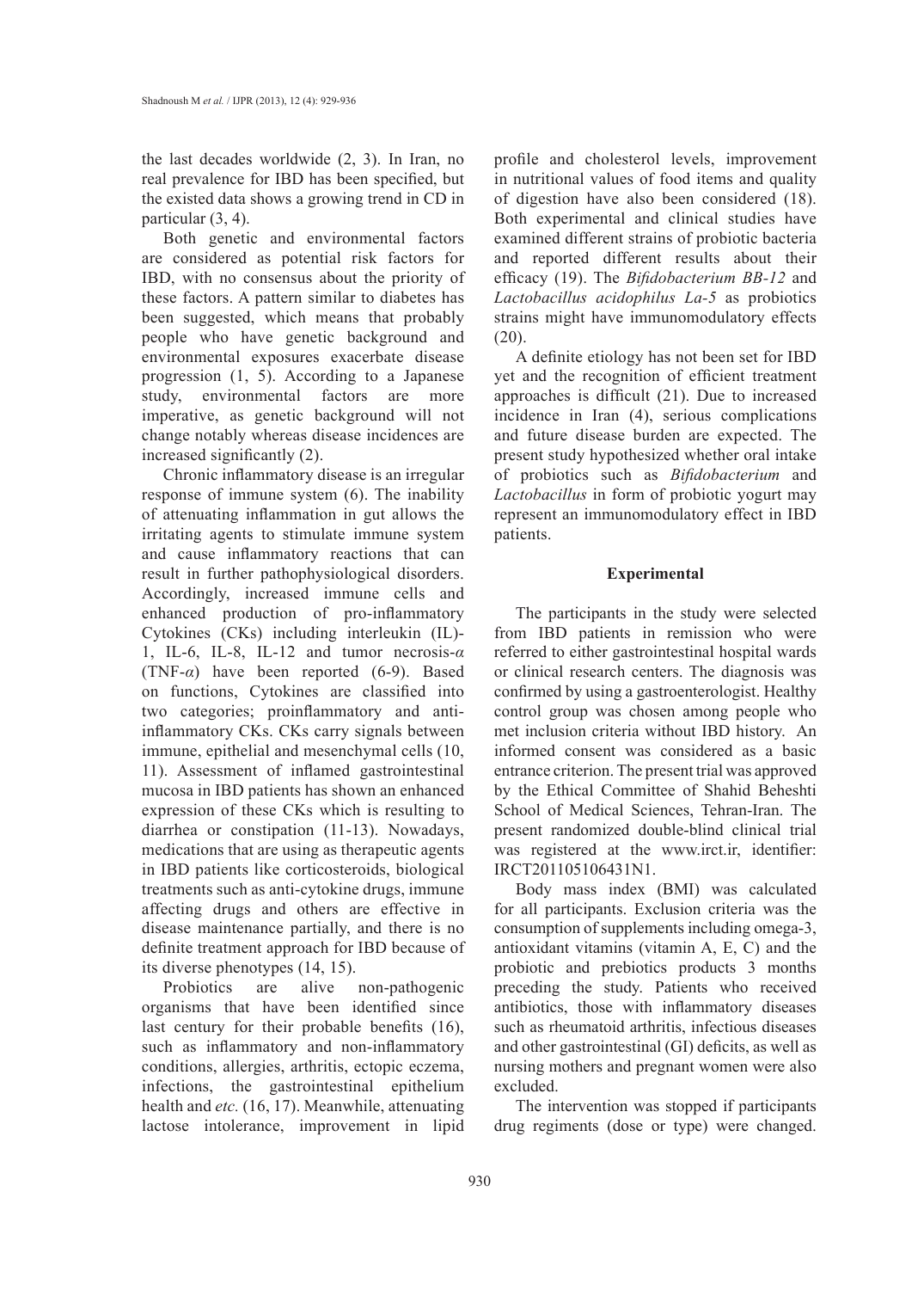Participants who didn't consume 30% or more  $(\geq 30\%)$  of their daily yogurt in each 10 days period were not allowed to continue the rest of intervention.

All participants were advised to keep the previous life style including diet, exercise and smoking constant during the intervention period.

In general, 3 study groups including one healthy group and two patient groups were prepared. Overall, 210 patients were divided randomly into two groups, one received 250 grams of probiotic yogurt and the other received 250 grams of plain yogurt daily for 8 weeks. The healthy control group ( $n = 95$ ) received 250 grams probiotic yogurt for the same duration.

The probiotic yogurt contained two strains; *Bifidobacterium* and *Lactobacillus* .The mean concentration was  $10<sup>6</sup>$  colony forming units (CFU) per each gram of yogurt. All yogurts had 1.5% fat with a 20-day shelf time. The packaging of yogurts was identical for all groups and they were coded by factory in line with double blinding design.

General information was gathered by a questionnaire. A three-day dietary recall for assessing food intake was assessed by a nutritionist in baseline at the end of intervention. Weights and heights were measured and 5ml blood sample were obtained after 10 - 12 h of fasting to determine serum levels of cytokines such as TNF-*α*, IL-6, IL-1*β*, IL-10 and C reactive protein (CRP) twice, at baseline and at the end of intervention in order to follow the alterations. Blood samples were freezed and serum extraction were done according to instructions; for clotting, blood samples were left for 30 minutes in serum tubes, and then centrifuged for 10 minutes at  $1000 \times g$ . In the next step the serum was removed and the samples stored at  $\leq$  -20 $^{\circ}$ C until the study terminated and cytokine levels were measured. IL-1*β*, IL-6, IL-10 levels were measured by Bioscience ELISA kits ( BD bioscience, Franklin Lakes, United States ) and the CRP and TNF-*α* levels were measured by Phoenix ELISA kits (Phoenix pharmaceuticals, CA, United States).

Nutrients intake was analyzed by nutritionist IV software. Mean values before and after intervention were compared by paired t-test in all groups and for data which did not follow a

normal distribution Wilcoxon-signed ranks was used. Comparing the baseline mean values among groups was done by one-way ANOVA test. P-value  $\leq 0.05$  was considered statistically significant.

### **Results**

Overally, 210 patients and 95 healthy controls were recruited. During the study period, 19 patients in PI (patients in intervention group), 15 in PC (patients in control group) and 11 in HG (healthy group) refused to continue the study or were set aside because of exclusion criteria. Consequently, the study was conducted by 86 patients in PI, 90 in PC and 84 in HG.

The mean age of participants was 37.69 years (ranges 26 to 59 years). The statistical analysis didn't show any significant difference among them for these values and also about sex, family history and smoking status. Mean BMI was 24.17±2.65 kg/m<sup>2</sup>.

Mean energy and nutrients intakes were assessed via three recalls in initiation and at the end. According to statistical analysis, we observed that mean energy, carbohydrate, protein, total fat, cholesterol, SFA, MUFA, PUFA, vitamin D and calcium intake didn't have significant differences between groups at baseline and at the end and also in each group before and after the intervention duration  $(p > 0.05)$ . Fiber intake was significantly different between PI and PC ( $p < 0.05$ ) after the intervention but when this difference was adjusted according to energy intake, it was not significant anymore ( $p > 0.05$ ).

Serum levels of CRP, IL-1*β*, TNF-*α*, IL-6 and IL-10 in three study groups before and after the intervention have been demonstrated in Table 1. The differences between serum levels of cytokines and CRP in PI and PC at baseline were not statistically significant ( $p < 0.05$ ), but a significant difference was observed in comparison to HG (Table 1).

The CRP serum levels showed significant differences between PI and HG and also between PI and PC after intervention  $(p < 0.001)$ . Changes in CRP levels between initiation phase and the final phase were significant in PI group  $(p < 0.01)$ . After the intervention, serum levels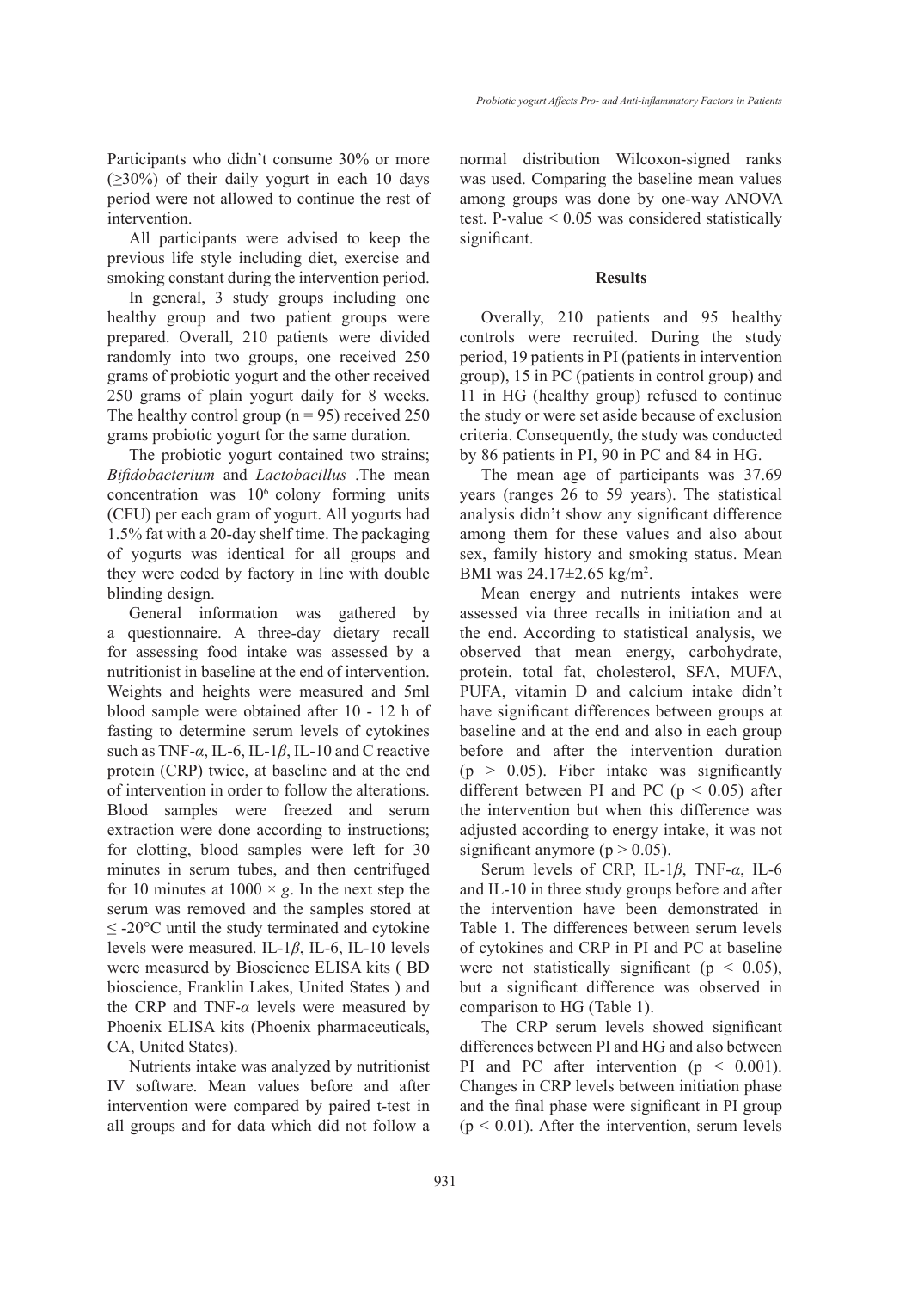| Pro- & anti-inflammatory factors<br>$(\text{mean} \pm \text{SD})$ | $PI(n=86)$    | <b>Groups</b><br>$PC(n=90)$ | $HG (n=84)$                |
|-------------------------------------------------------------------|---------------|-----------------------------|----------------------------|
|                                                                   |               |                             |                            |
| At baseline                                                       | $8.4 \pm 3.9$ | $7.9 \pm 3.3$               | $1.7 \pm 1.6$ <sup>a</sup> |
| After intervention                                                | $6.2 \pm 3.1$ | $8.1 \pm 3.7$ <sup>a</sup>  | $1.9 \pm 1.7$ <sup>a</sup> |
| P values                                                          | p < 0.01      | p < 0.05                    | P < 0.05                   |
| IL-1 $\beta$ (pg/mL)                                              |               |                             |                            |
| At baseline                                                       | $75+4.3$      | $72 \pm 3.8$                | ND                         |
| After intervention                                                | $51 \pm 2.6$  | $75 \pm 2.6$                | <b>ND</b>                  |
| P values                                                          | p < 0.01      | p < 0.05                    | ----                       |
| $TNF-\alpha(pg/mL)$                                               |               |                             |                            |
| At baseline                                                       | $315 \pm 9.2$ | $322 \pm 9.3$               | <b>ND</b>                  |
| After intervention                                                | $225 \pm 4.7$ | $318\pm4.9$ <sup>a</sup>    | <b>ND</b>                  |
| P values                                                          | p < 0.001     | p < 0.05                    | $- - - -$                  |
| $IL-6(pg/mL)$                                                     |               |                             |                            |
| At baseline                                                       | $51 \pm 2.3$  | $48\pm2.1$                  | ND                         |
| After intervention                                                | $68 \pm 2.6$  | $50\pm3.1$ b                | <b>ND</b>                  |
| P values                                                          | p < 0.01      | p < 0.05                    | $- - - -$                  |
| IL- $10$ (pg/mL)                                                  |               |                             |                            |
| At baseline                                                       | $43 \pm 1.8$  | $38 \pm 1.7$                | $20\pm0.7$ b               |
| After intervention                                                | $70+4.8$      | $35 \pm 1.8$ <sup>a</sup>   | $21 \pm 1.1$ <sup>a</sup>  |
| P values                                                          | p < 0.001     | p < 0.05                    | P < 0.05                   |

|  | <b>Table 1.</b> Serum levels of CRP, IL-1 $\beta$ , TNF- $\alpha$ , IL-6 and IL-10 before and after the intervention. |
|--|-----------------------------------------------------------------------------------------------------------------------|
|--|-----------------------------------------------------------------------------------------------------------------------|

of IL-1 $\beta$  declined significantly in PI ( $p < 0.01$ ) and a significant difference between PI and PC was observed ( $p < 0.01$ ). After 8 weeks of yogurt consumption, serum levels of TNF-α were declined to 225.48±4.7 pg/mL in PI, that was statistically significant ( $p < 0.001$ ).

In addition, serum levels of TNF-*α* in comparison to each other had significant difference after intervention ( $p < 0.001$ ). After study cessation, serum levels of IL-6 were significantly different between PI and PC ( $p \le$ 0.01). IL-6 elevation within PI was statistically significant ( $p < 0.01$ ) and the alterations in PC group were not significant before and after the intervention ( $p > 0.05$ ). After 8 weeks of intervention, serum levels of IL-10 reached to 70.60±4.82 pg/mL in PI that was a significant enhancement ( $p < 0.001$ ), but it didn't change in two other groups  $(p > 0.05)$ . Significant differences were seen in IL-10 serum levels between PI and HG, and also between PI and PC at the end of the study ( $p < 0.001$ ).

#### **Discussion**

Our data indicate that 8 weeks of probiotic yogurt consumption in IBD patients, led to a significant decline in serum levels of proinflammatory cytokines like TNF-*α*, IL-1*β* and also in CRP levels. In addition, an increase was observed in serum levels of anti-inflammatory cytokine IL-10 and also in serum levels of IL-6.

The CRP serum levels were significantly higher in IBD patients in comparison to healthy people at the baseline. At the end of this study, the CRP serum levels were declined significantly in PI group, but despite this decline, it was still higher than healthy control group. A previous study reported that CRP increased in all of CD patients and in 50% of UC patients (22). CRP is a fast and safe method in terms of histological or endoscopical approaches for diagnosis of CD. However, the detection of CRP levels could be a subclinical criterion just for confirmation of disease and not as a predictive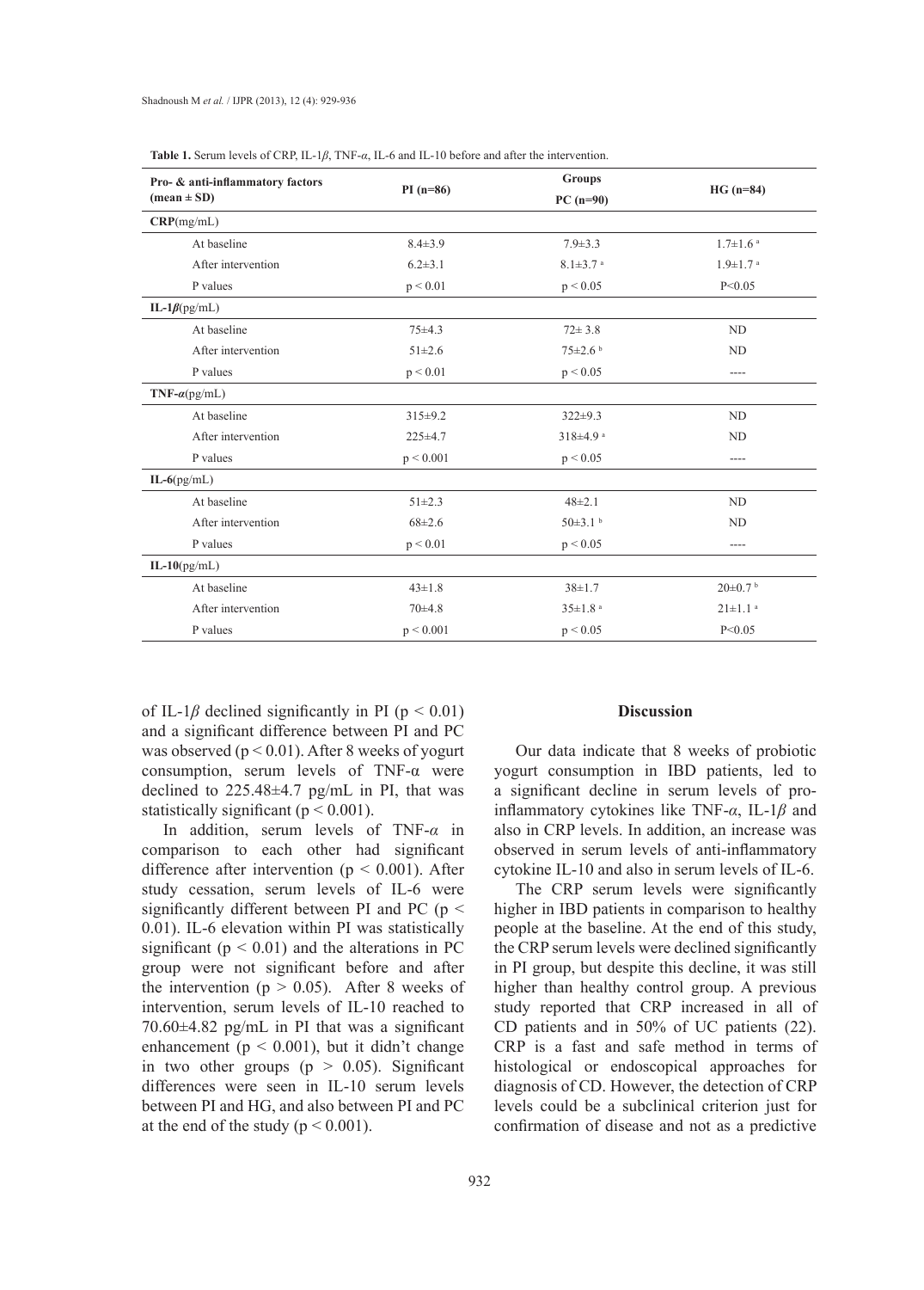indicator for upcoming occurrences (23, 24). Evidence suggested that there was a correlation between CRP and index of disease activity (23, 25). So measurement of CRP in IBD patients for evaluation of the efficacy of treatment on inflammation is a good criteria, such that its decline showed positive effects of therapies and increased values are due to failure in immunoregulation (24). As our results indicated a decline in CRP levels in IBD patients who consumed probiotic yogurt, but not in other two study groups, this decline could be considered as a favorable outcome.

The IL-1*β* and TNF- *α* are two key proinflammatory CKs (26, 27).The serum levels of IL-1*β* and TNF-*α* in healthy controls in our study were below the sensitivity levels of our assay, but other studies have reported an increase in their levels in IBD patients in comparison with healthy people especially for TNF-*α* levels (26, 28). TNF-*α* level in IBD patients showed 390 folds higher levels compared to healthy group. In this study there was a significant difference also in TNF-*α* concentration between active and inactive IBD courses.This difference was stronger for UC patients. TNF-*α* concentration in active UC patients was 1.7 fold higher than inactive UC (28).

In PI group both these CKs serum levels decreased significantly after intervention. Other studies examined the effect of probiotic on these CKs too. It has been found in the study that in probiotic group, the levels TNF-*α*, IL-1*β* and INF-*γ* cytokines were decreased compared to healthy controls (29). Another clinical trial has investigated the effects of one month probiotic yogurt consumption in 20 IBD patients versus 20 healthy people, in inflammation status. The probiotic yogurt contained *Lactobacillus Rhamnosus GR-1* and also *L.reuteri RC-14* in its content. The results of the study represented that the percentage of immune cells like monocytes that produced TNF-*α* declined in both study groups. But contrary to our results, the TNF- $\alpha$ level didn't show any significant change in IBD group, but the serum levels of TNF-α decreased in control group (30).

An RCT study in UC patients that evaluated a symbiotic containing *Lactobacillus Paracasei B 20160* showed an increase in serum levels of TNF-*α*, but no difference in IL-1β values at baseline. Interestingly, after intervention no changes in TNF- $\alpha$  serum and mRNA levels were observed. The expression of TNF-*α* and IL-1*β* in lymphocytes slightly decreased but it was not significant too (31). Another RCT study upon 30 UC patients showed that the mRNA expression of some cytokines was changed during the study after the intervention in particular the expression of inflammatory cytokines TNF-*α* and IL-1*β* declined (32). The oral consumption of *Lactobacillus suntoryeus HY7801* in TNBS-induced colitic mice has caused a significant decline in expression of IL-1*β*, TNF-*α* and IL-6 in colon (33). Biopsies obtained from the colon of patients with active UC were cultured with *Bifidobacterium* and a lower concentrations of TNF-*α* in epithelium cells cultured with probiotic. In addition they observed lower numbers of NF-κB positive cells in cells cultured with probiotics compared with cells cultured alone (34). Another study of oral probiotics intervention in UC patients showed a significant decrement in the expression of NFκB and TNF-*α* mRNA after intervention (35).

NF-κB is a transcription factor which plays a key role in inflammatory conditions and specifically secretion of inflammatory cytokines. Generally, NF-κB can be found in the cell cytoplasm, in inactivated form, sticking with IκB, which is an inhibitory protein. When an inflammatory state occurs in body, IκB will be phosphorylated with related kinases and then protein dispart and breakup happens. In the next steps NF-κB shifts to the nucleus and starts up its activities by joining to specific areas of DNA on specific genes (34). There is a multidimensional relationship between NF-κB and pro-inflammatory cytokines. For example when the level of pro-inflammatory cytokine TNF-*α* or IL-1 elevates, it can heighten the NFκB action, and then NF-κB affects positively on the expression of cytokines like TNF-*α* itself and also IL-6, IL-8 and others; so the inflammatory process exacerbates (34). Beside these effects of NF-κB, it has been shown that NF-κB can prevent the apoptosis of certain immune cells like macrophages and neutrophils, so it can amplify the damages caused by inflammation particularly in intestinal epithelium (35).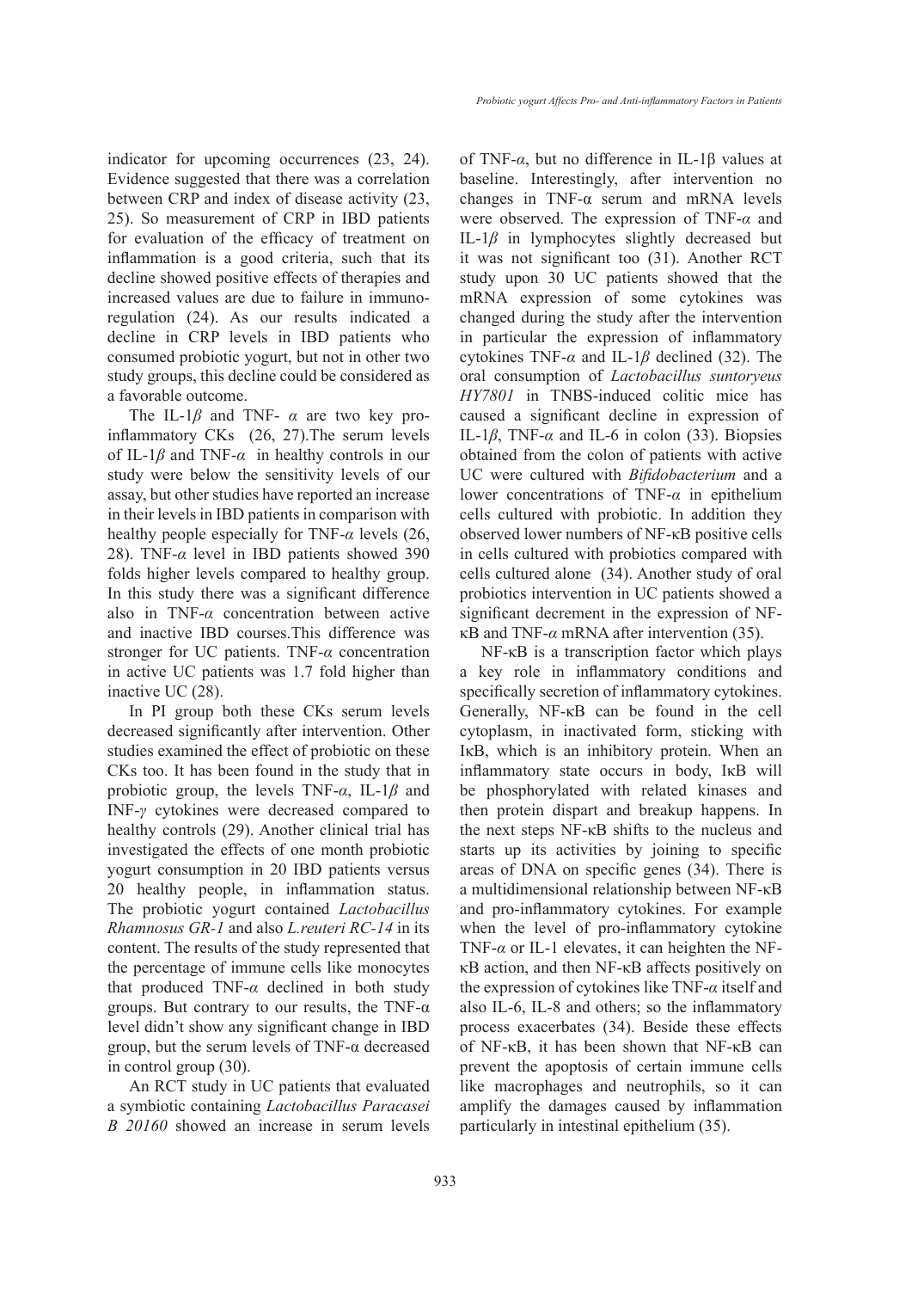There are evidences about the role of NF-κB in pathways that many probiotics effect on cytokines which take place via them with modulating this transcriptional factor (20). Interferential effects of some probiotics mediated through IκB/ NF-κB inflammatory pathway in epithelium of intestine, and changed the degradation of IκB (36). The results of an RCT with probiotic cachet supplementation in UC patients showed an apparent IκB breakup inhibition in cytoplasm of the cells in the intervention group. Along with this alteration, there was seen a significant decline in NF-κB expression and activity in the nucleus of colonic cells (32).

There are evidences about the elevation of IL-6 in IBD in different disease course. According to a study, IL-6 concentrations were higher in both relapse and remission courses in comparison with healthy group (37). Another study showed elevated IL-6 levels in active phase of IBD that returned to normal level in remission phase (38).

One of the approaches to eliminate the inflammation in inflammatory diseases, is theraupeutic agents against proinflammatory cytokines including IL-6. However recent evidence suggests that IL-6 could have regenerative or anti-inflammatory properties as well as its well-known proinflammatory ones (39). According to some studies, the binary role of IL-6 on inflammation could be due to two different signaling pathways (classic and transsignaling) on target cells which is determined by type of target cells. Classic signaling pathway occurs in cells that could express gp130 (a glycosylated type I membrane protein) and the IL-6R (IL-6 binding type I transmembrane glycoprotein). It was found in animal models that classic transduction is an anti-inflammatory pathway and it could be mediated by a membrane bound IL-6 receptor (mbIL-6R) that was expressed in intestinal epithelial cells. In chronic inflammatory diseases like CD, IL-6 acts via trans-signaling pathway and leads to aggravation of monocytes (39, 40). It is not reported which pathway is involved in probiotic effects. But according to our results it's possible that the probiotics could affect classic IL-6 pathway, but it needs to be further investigated.

Researchers showed that attenuation of

proinflammatory cytokines like TNF-*α* and inflammation in probiotic fed IL-10 KO animal models caused by mechanisms that were independent of anti-inflammatory cytokine IL-10 (41). In the present study the TNF-*α* levels were deceased after the intervention in PI group. Whilst such decrease was accompanied by a significant change in IL-10 levels at this point, it was not obvious if these changes were related to each other or not.

In IBD, IL-10 is up-regulated because of its anti-inflammatory effect. IL-10 serum concentrations decrease inflammation in mucosa but it is not strong enough to suppress it (42). In the present study the serum levels of IL-10 were significantly higher in IBD patients than healthy control group. This significant relation remained after the intervention, but in a stronger degree.

It has been demonstrated that one of the ways that probiotics represent their immunomodulatory effects is through the increase of IL-10 levels, but this effect isn't true about all strains and doses and also there is no certainty about the effective range of IL-10 level as an anti-inflammatory agent (20, 38). One of the speculations in this regard is the Probiotic inducing effect on dendritic cells. These cells could enhance anti-inflammatory cytokines secretion such as IL-10 (43).

Another proposed factor in this regard is Tolllike receptors (TLRs). TLRs are trans-membrane receptors involved in immunomodulation. When a threatening situation occurs, the increase in TRL signaling evoke important immunological responses and also enhance the NF-κB signaling, but prolonged TLR activation may lead to inflammation and further damage itself (44, 45). TLRs are involved in the activation of innate immune system in the intestinal epithelium. On the other hand, it has been mentioned that the probiotics exert their avails predominantly on innate immune system, so it has been suggested that maybe one of the mechanisms of probiotics is making alterations in TRL expression (20). There are few data in this regard specially from clinical studies, but an example of animal researches is the study in TNBS-induced colitic mice administrated Lactobacillus HY7801 constructed an inhibition in the activity of NF-κB and TLR-4 expression (33). But it is obvious that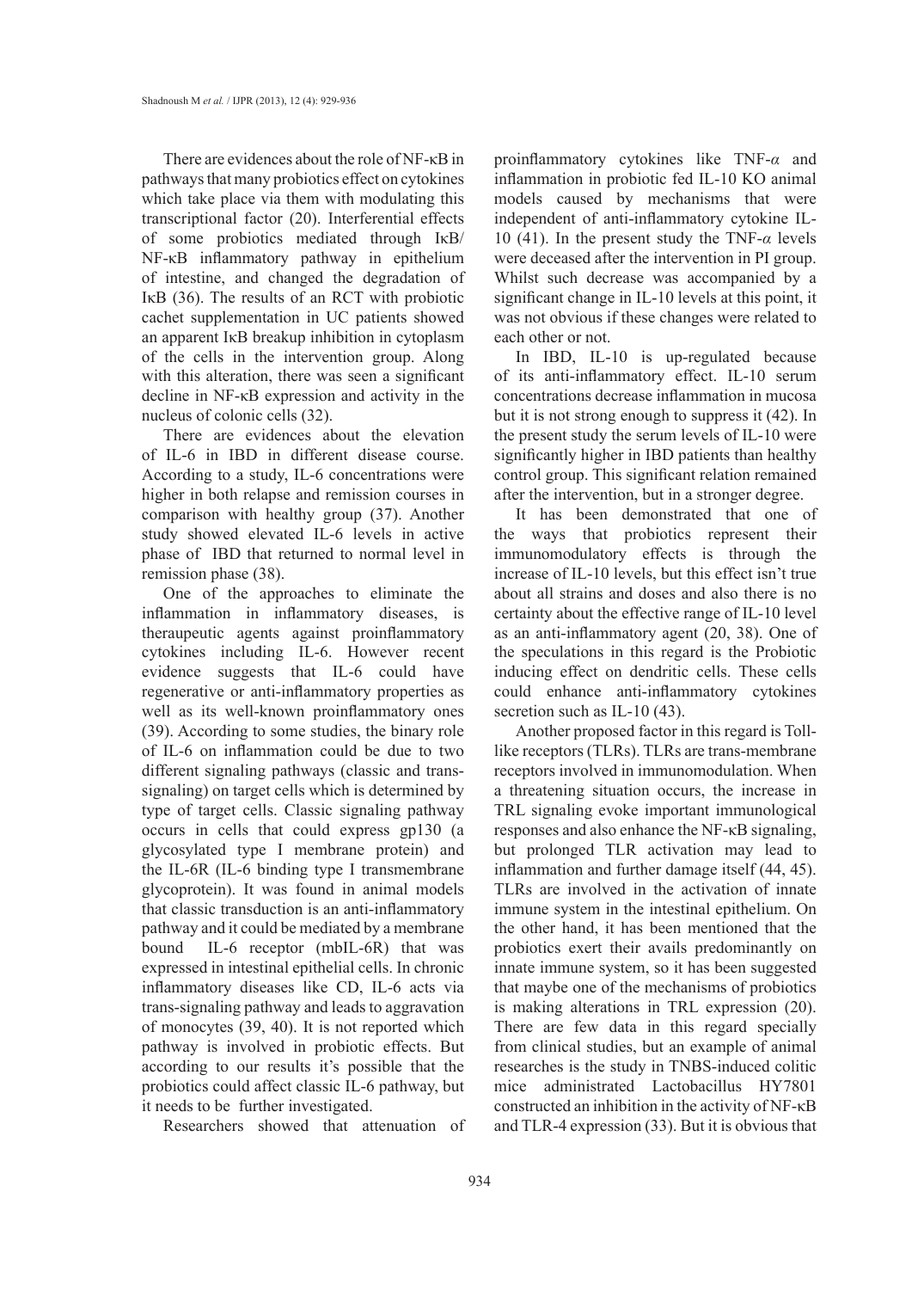the clarifying role of TLRs in this context needs more investigations. There have been limitations in our study; first of all, our patients weren't followed after intervention, so it wasn't possible to evaluate the long term effects especially on remission duration. Secondly, the heterogeneity of disease type, duration and medications, was one of our limitations to generalize our results to all IBD patients. Although when our patients were all in remission phase, they usually consumed similar categorical drugs. Finally we couldn't record the patients' daily symptoms alterations during intervention to detect suitable clinical outcome of our intervention.

Despite of encouraging results in the present study, prescription of probiotics as a medical intervention needs more well-designed trials. However, it can be claimed that intestinal homeostasis is a balance between pro and anti-inflammatory responses of intestinal immunocytes and possibly could be maintained by probiotics.

#### **References**

- (1) Karlinger K, Gyorke T, Mako E, Mester A and Tarjan Z. The epidemiology and the pathogenesis of inflammatory bowel disease. *Eur. J. Radiol.* (2000) 35: 154-67.
- (2) Yamamoto T, Nakahigashi M and Saniabadi AR. Diet and inflammatory bowel disease-epidemiology and treatment. *Aliment. Pharmacol. Ther.* (2009) 30: 99- 112.
- Thia KT, Loftus EV Jr., Sandborn WJ and Yang SK. (3) An update on the epidemiology of inflammatory bowel disease in Asia. *Am. J. Gastroenterol.* (2008) 103: 3167-82.
- Vahedi H, Merat S, Momtahen S, Olfati G, Kazzazi AS, (4) Tabrizian T, Rashtak S, Khaleghnejad R, Khademi H, Malekzadeh F, Nasseri-Moghaddam S and Malekzadeh R. Epidemiologic characteristics of 500 patients with inflammatory bowel disease in Iran studied from 2004 through 2007. *Arch. Iran. Med.* (2009) 12: 454-60.
- Farrokhyar F, Swarbrick ET and Irvine EJ. A critical (5) review of epidemiological studies in inflammatory bowel disease. *Scand. J. Gastroenterol.* (2001) 36: 2-15.
- (6) Shanahan F and Bernstein CN. The evolving epidemiology of inflammatory bowel disease. *Curr. Opin. Gastroenterol.* (2009) 25: 301-5.
- Abraham C and Cho JH. Inflammatory bowel disease. (7) *N. Engl. J. Med.* (2009) 361: 2066-78.
- Bamias G, Nyce MR, De La Rue SA and Cominelli F. (8)New concepts in the pathophysiology of inflammatory bowel disease. *Ann. Intern. Med.* (2005) 143: 895-904.
- Hagenbaugh A, Sharma S, Dubinett SM, Wei SH, (9) Aranda R, Cheroutre H, Fowell DJ, Binder S, Tsao B, Locksley RM, Moore KW and Kronenberg M. Altered immune responses in interleukin 10 transgenic mice. *J. Exp. Med.* (1997) 185: 2101-10.
- Fantini MC, Monteleone G and Macdonald TT. New (10) players in the cytokine orchestra of inflammatory bowel disease. *Inflamm. Bowel. Dis.* (2007) 13: 1419- 23.
- $(11)$  Sartor RB. Cytokines in intestinal inflammation: pathophysiological and clinical considerations. *Gastroenterology* (1994) 106: 533-9.
- Fiocchi C. Inflammatory bowel disease: etiology and (12) pathogenesis. *Gastroenterology* (1998) 115: 182-205.
- $(13)$  Skrautvol K and Naden D. Nutritional care in inflammatory bowel disease-a literature review. *Scand. J. Caring Sci*. (2011) 25: 818-27.
- Leso V, Leggio L, Armuzzi A, Gasbarrini G, Gasbarrini (14) A and Addolorato G. Role of the tumor necrosis factor antagonists in the treatment of inflammatory bowel disease: an update. *Eur. J. Gastroenterol. Hepatol.* (2010) 22: 779-86.
- $(15)$  Urbanska AM, Paul A, Bhathena J and Prakash S. Suppression of tumorigenesis: modulation of inflammatory cytokines by oral administration of microencapsulated probiotic yogurt formulation. *Int. J. Inflam.* (2010) 201: 894972.
- (16) Prisciandaro L, Geier M, Butler R, Cummins A and Howarth G. Probiotics and their derivatives as treatments for inflammatory bowel disease. *Inflamm. Bowel Dis.* (2009) 15: 1906-14.
- $(17)$  Sheil B, Shanahan F and O>Mahony L. Probiotic effects on inflammatory bowel disease. *J. Nutr.* (2007) 137: 819S-24S.
- (18) Shanahan F. Probiotics in inflammatory bowel diseasetherapeutic rationale and role. *Adv. Drug Deliv. Rev.* (2004)56: 809-18.
- (19) de Moreno de Leblanc A, Del Carmen S, Zurita-Turk M, Santos Rocha C, van de Guchte M, Azevedo V, Miyoshi A and Leblanc JG. Importance of IL-10 modulation by probiotic microorganisms in gastrointestinal inflammatory diseases. *ISRN Gastroenterol.* (2011) 2011: 892971.
- (20) Bouguen G, Chevaux JB and Peyrin-Biroulet L. Recent advances in cytokines: therapeutic implications for inflammatory bowel diseases. *World J. Gastroenterol.* (2011) 17: 547-56.
- (21) Lorea Baroja M, Kirjavainen PV, Hekmat S and Reid G. Anti-inflammatory effects of probiotic yogurt in inflammatory bowel disease patients. *Clin. Exp. Immunol.* (2007) 149: 470-9.
- (22) Cohen AB, Lee D, Long MD, Kappelman MD, Martin CF, Sandler RS and Lewis JD. Dietary patterns and self-reported associations of diet with symptoms of inflammatory bowel disease. *Dig. Dis. Sci.* (2012) 58: 1322-1328.
- (23) Barrett JS, Irving PM, Shepherd SJ, Muir JG and Gibson PR. Comparison of the prevalence of fructose and lactose malabsorption across chronic intestinal